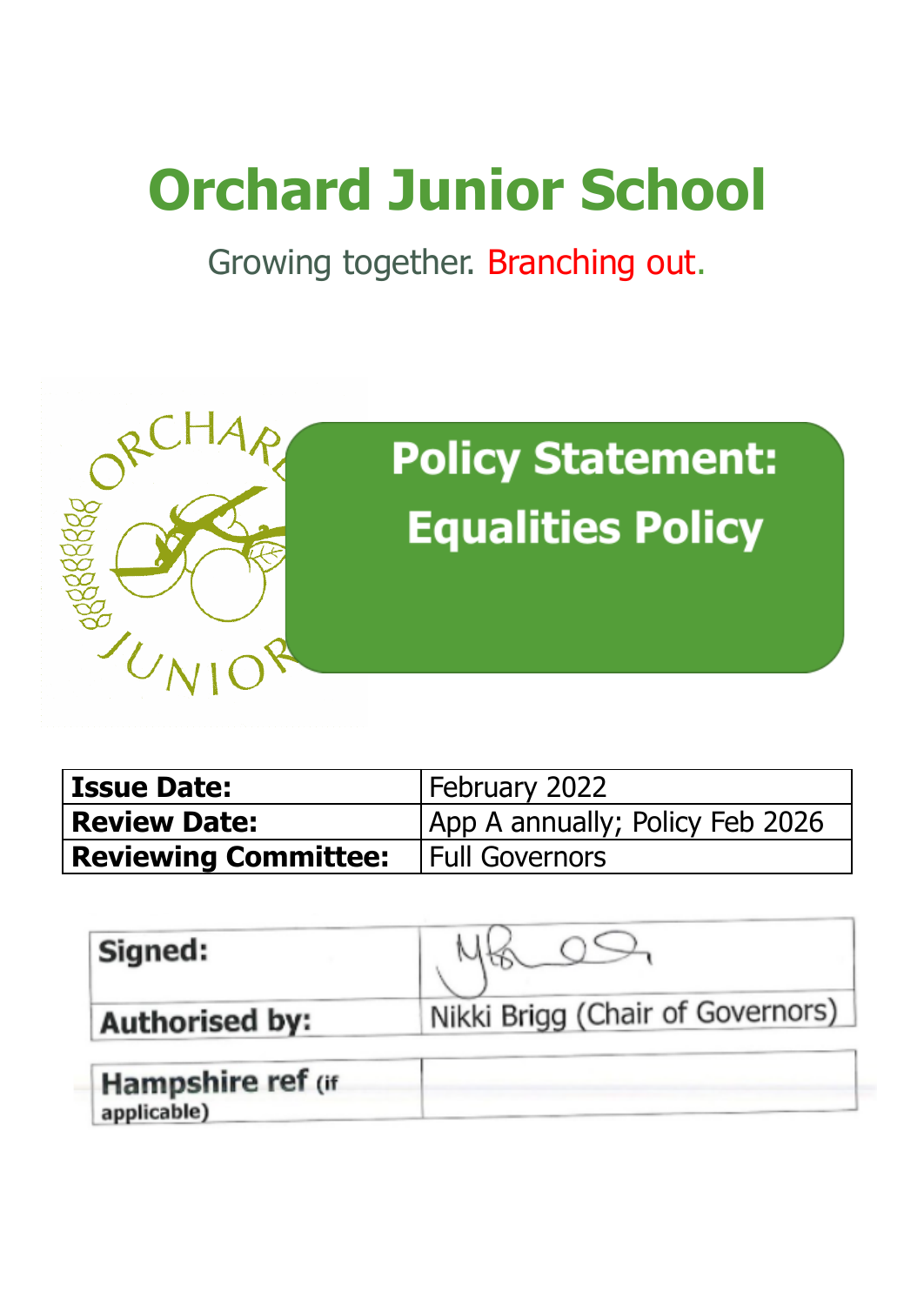# **School Equalities Policy**

(including Equalities Information and Objectives)

#### **Introduction**

We welcome our duties under the Equality Act 2010 as both a provider of education and as an employer.

We believe that all pupils and members of staff should have the opportunity to fulfil their potential whatever their background, identity and circumstances. We are committed to creating a community that recognises and celebrates difference within a culture of respect and co-operation. We appreciate that a culture which promotes equality will create a positive environment and a shared sense of belonging for all who work, learn and use the services of our school. We recognise that equality will only be achieved by the whole school community working together – our pupils, staff, governors and parents/carers.

This document outlines the principles which will guide our approach to working with our school community and enabling an open culture.

For staff and prospective staff, this policy should be read in conjunction with the school's Employment Equality Policy.

#### **National and Legal Context**

We recognise that we have duties under the Equality Act 2010 in relation to the school community to eliminate discrimination, advance equality of opportunity and foster good relations in relation to age (applicable only to staff), disability, ethnicity, gender (including issues of transgender, maternity and pregnancy), religion and belief, sexual orientation and marital status (applicable only to staff).

We also recognise that we have a duty under the Education & Inspections Act 2006 to promote community cohesion, i.e. developing good relations across different cultures and groups.

We also appreciate that these duties reflect the international human rights standards as expressed in the UN Convention on Rights of the Child, the UN Convention on the Rights of People with Disabilities, and the Human Rights Act 1998.

#### **School Context**

We collect equality information and this can be referenced in the appendices of this statement.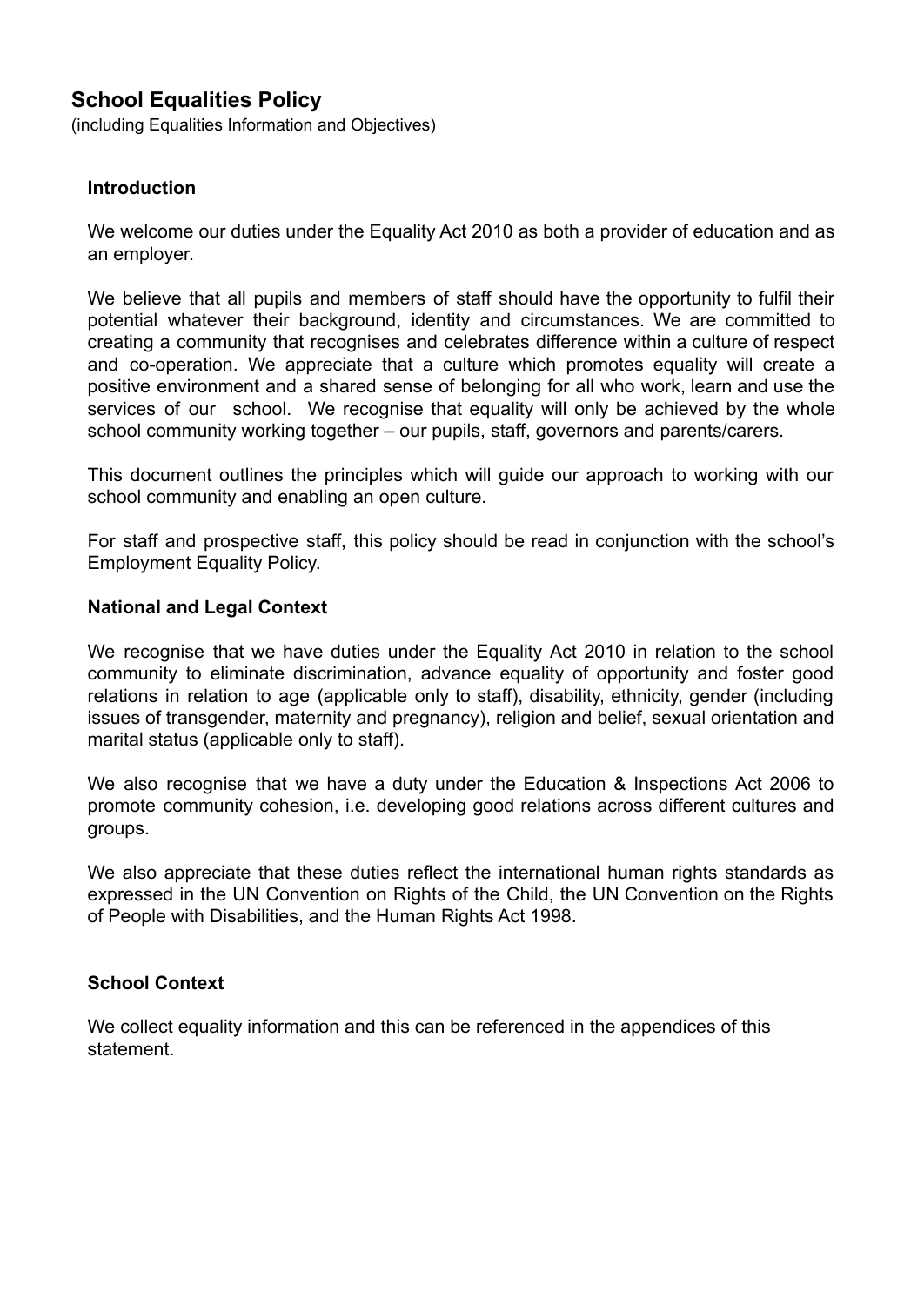# **Principles**

To fulfill our legal obligations, we are guided by a number of principles.

1. All pupils, families and staff are of equal value

We see all pupils, potential pupils, their parents and carers, and staff as of equal value:

- Whether or not they are disabled
- Whatever their ethnicity, culture, national origin or national status
- Whatever their gender and gender identity
- Whatever their religious and non-religious affiliation or faith background
- Whatever their sexual orientation
- Whatever their marital status
- Whether they are currently pregnant or have recently given birth
- Whatever their age
- Whether they have a connection with the forces community
- Whether or not English is their first language
- Whether or not they have refugee/asylum status
- 2. We recognise and respect difference

We recognise that treating people equally does not necessarily involve treating them all the same. We recognise that our policies, procedures and activities must not discriminate but must take account of diversity and the kinds of barriers and disadvantage that staff, parents/carers or pupils may face in relation to their protected characteristics:

- Disability we note that reasonable adjustments may need to be made
- Gender (including transgender) we recognise that girls and boys, men and women have different needs
- Religion and belief we note that reasonable requests in relation to religious observance and practice may need to be made and complied with
- Ethnicity and race we note that all have different experiences as a result of our ethnic and racial backgrounds
- Age we value the diversity in age of staff, parents and carers
- $\bullet$  Sexual orientation we respect that individuals have the right to determine their own sexual identity and that they should not experience disadvantage as a result of their preference
- Marital status we recognise that our staff, parents and carers may make their own personal choices in respect of personal relationships and that they should not experience disadvantage as a result of the relationships they have
- Pregnancy and maternity we believe that our staff, parents and carers should not experience any unfair disadvantage as a result of pregnancy or having recently given birth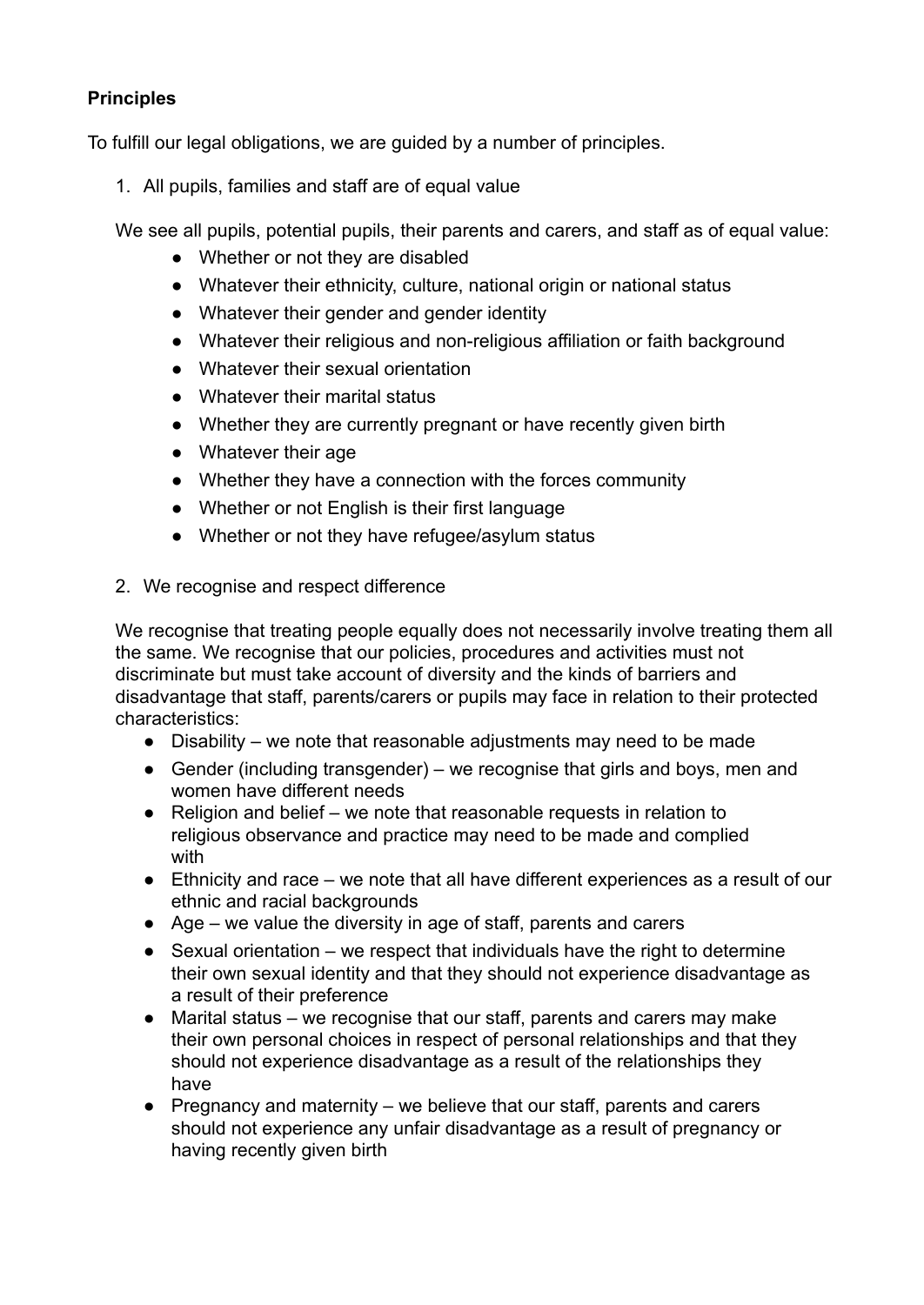3. We foster positive attitudes and relationships, and a shared sense of cohesion and belonging

We intend that our policies, procedures and activities should promote:

- positive attitudes and interaction between groups and communities different from each other
- an absence of harassment, victimisation and discrimination in relation to any protected characteristics
- 4. We observe good equalities practice in relation to staff

We ensure that our policies and practices for all staff and potential staff throughout the employment lifecycle, i.e. from recruitment through to the cessation of employment and beyond, are applied fairly and consistently across all groups with full respect for legal rights, taking into account aspects applicable to particular groups (e.g. duty to make reasonable adjustments for disabled staff).

5. We aim to reduce and remove inequalities and barriers that already exist

We intend that our policies, procedures and activities avoid or minimise any possible negative impacts and we aim to reduce inequalities that exist between groups and communities different from each other.

6. We consult and involve to ensure views are heard

In our development of policies, we engage with groups and individuals, including pupils who are affected by a policy or activity to ensure that their views are taken into account. For policies and activities affecting pupils, we will take account of views expressed at school council; for parents, through parent governor representation and for staff, through staff governor representation. Where necessary, we will consult more widely with specific groups.

7. We aim to foster greater community cohesion

We intend that our policies, activities and curriculum offer foster greater social cohesion and provide for an equal opportunity to participate in public life irrespective of the protected characteristics of individuals and groups.

8. We base our practices on sound evidence

We maintain and publish information annually to show our compliance with the public sector equality duty, set out under section 149 of the Equality Act 2010. Our current equality information can be found in Appendix A to this policy statement.

9. We set ourselves specific and measurable equality objectives. We develop and publish specific and measurable objectives every four years based on the evidence that we have gathered (principle 8) and the engagement we have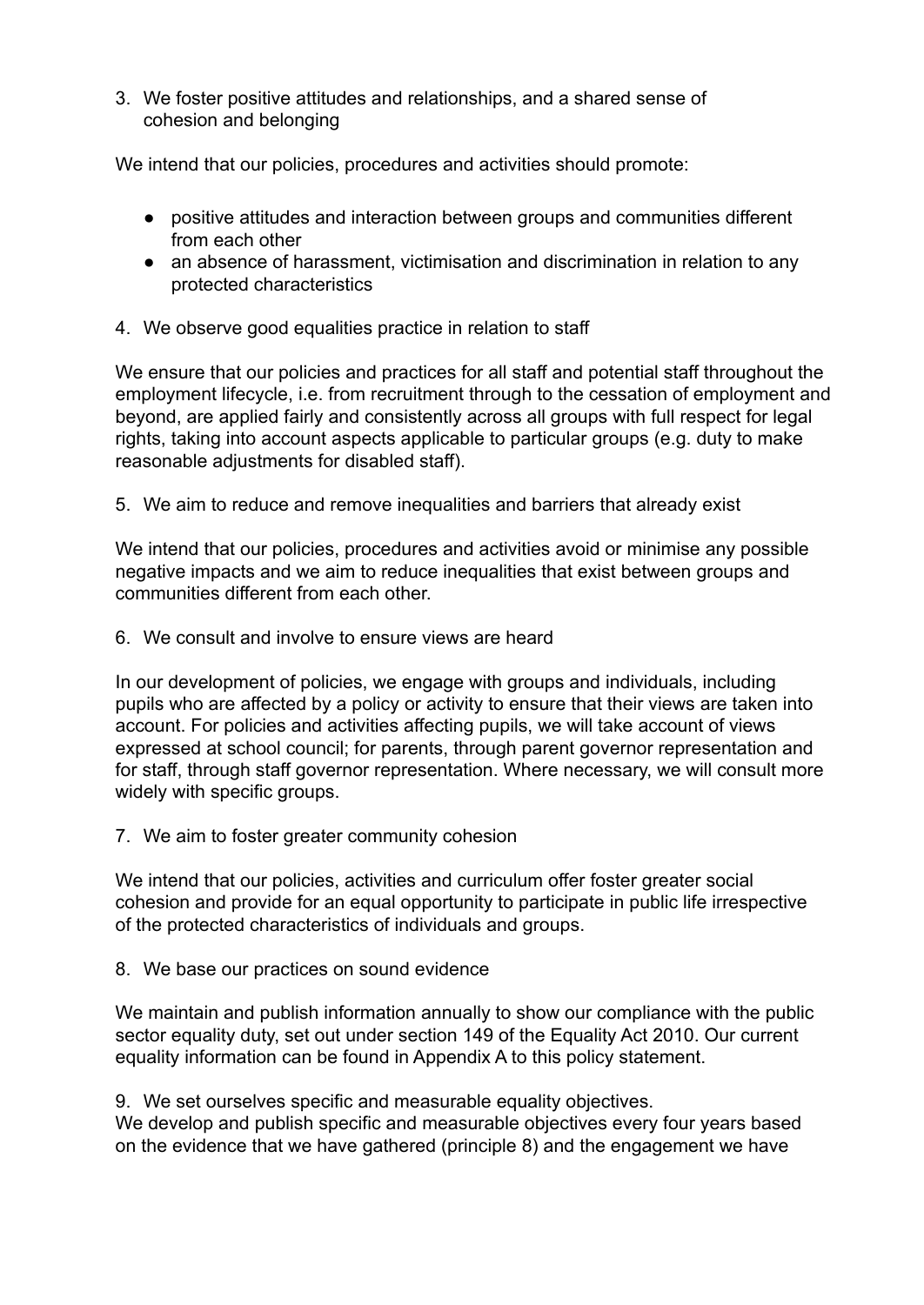been involved in (principle 7).

The objectives can be found in Appendix B to this policy statement and take into account both national, county and school level priorities.

We will set ourselves new objectives every four years, but keep them under review and report annually on progress towards achieving them.

### **Application of the principles within this policy statement:**

The principles outlined in the policy statement will be applied and reflected in:

- The delivery of the school curriculum
- The teaching and learning within the school
- Our practice in relation to pupil progress, attainment and achievement
- Our teaching styles and strategies
- Our policies and practice in relation to admissions and attendance
- Our policies and practice in relation to staff
- Our care, guidance and support to pupils, their families and staff
- Our policies and practice in relation to pupil behaviour, discipline and exclusions
- Our partnership working with parents and carers
- Our contact with the wider school community

### **Addressing prejudice and prejudice-related bullying**

The school is opposed to all forms of prejudice including, but not limited to prejudice related to protected characteristics. We will ensure that prejudice-related incidents in relation to staff and pupils are recorded and dealt with appropriately.

#### **Roles and responsibilities**

The governing body is responsible for ensuring that the school complies with legislation, and that this policy and its related procedures and action plans are implemented and that arrangements are in place to deal with any concerns or unlawful action that arises (through the School Complaints Procedure available on the School website.) This policy will be reviewed and updated by the Governing Body in conjunction with its equality objectives every four years. This policy will also relate to the SEND Policy, Behaviour Policy and, where appropriate, the School Improvement Plan.

The headteacher is responsible for implementation of this policy, ensuring that all staff are aware of their responsibilities and given appropriate training and support and for taking appropriate action in any cases of unlawful discrimination, harassment or victimisation.

All staff are expected to work in accordance with the principles outlined in this policy to:

- promote an inclusive and collaborative ethos in their practice
- deal with any prejudice-related incidents that may occur
- plan and deliver curricula and lessons as part of our focus on SMSC development
- support pupils in their class who have additional needs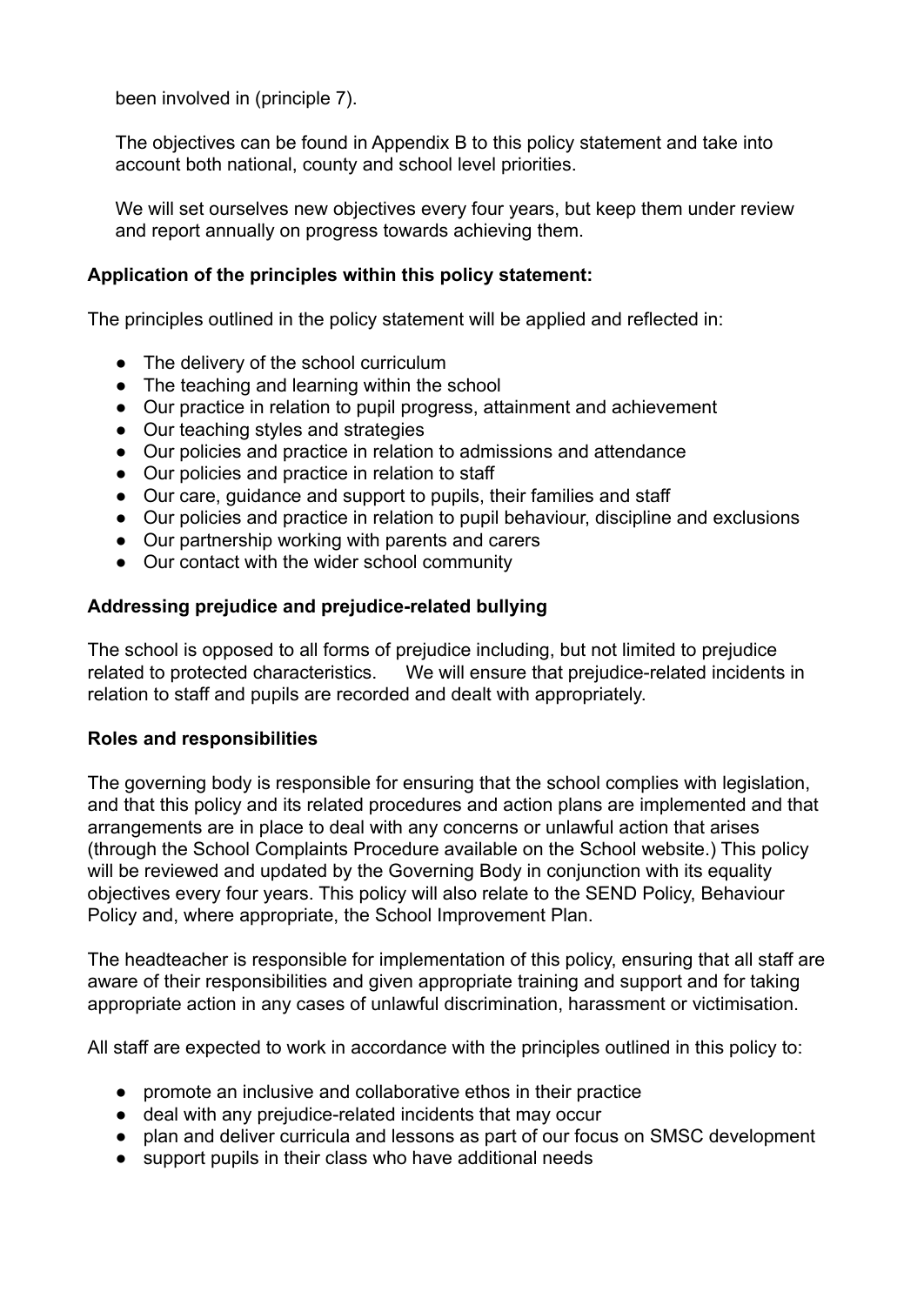## **Equalities Information (updated January 2022) Appendix A**

We recognise that the public sector equality duty has three aims, to:

- eliminate unlawful discrimination, harassment and victimisation and other conduct under the Act
- advance equality of opportunity between people who share a protected characteristic and those who do not
- foster good relations between people who share a protected characteristic and those who do not

We have considered how well we currently achieve these aims with regard to the protected groups under the Equality Act (race, disability, gender, gender re-assignment, age, pregnancy and maternity, marital status, sexual orientation, religion and belief and sexual orientation).

| <b>January 2022 Census</b>       |                                | <b>School</b> |
|----------------------------------|--------------------------------|---------------|
| <b>Number on Roll</b>            |                                | 358           |
|                                  |                                |               |
| Gender                           | Female/Male                    | 178/180       |
|                                  |                                |               |
| <b>Ethnicity</b>                 | Any other Asian background     | 1             |
|                                  | Any other Black background     | 0             |
|                                  | <b>Any Other Ethnic Group</b>  | 1             |
|                                  | Any other mixed background     | 3             |
|                                  | Any other White background     | 10            |
|                                  | <b>Black - African</b>         | 1             |
|                                  | Gypsy/Roma                     | 1             |
|                                  | Indian                         | $\mathbf{1}$  |
|                                  | <b>White - British</b>         | 337           |
|                                  | <b>White and Asian</b>         | 3             |
|                                  |                                |               |
| 1 <sup>st</sup> Language         | <b>English</b>                 | 344           |
|                                  | Other                          | 14            |
|                                  |                                |               |
| <b>Special Educational Needs</b> | <b>School Action</b>           | 61            |
| and/or Disabilities              | <b>EHCP</b>                    | 9             |
|                                  |                                |               |
| Free School Meals (Ever 6)       | <b>Pupil Premium Indicator</b> | 58            |

# **Pupil-related data – Orchard Junior School**

# **Further Performance Data and links to DfE data can be found in the Key Information section on our school Website.**

The school has published various policies on the school's internet site at [www.orchardjunior.com/policies](http://www.orchardjunior.com/policies) which evidence the school's commitment to the principles outlined in this policy and the public sector equality duty.